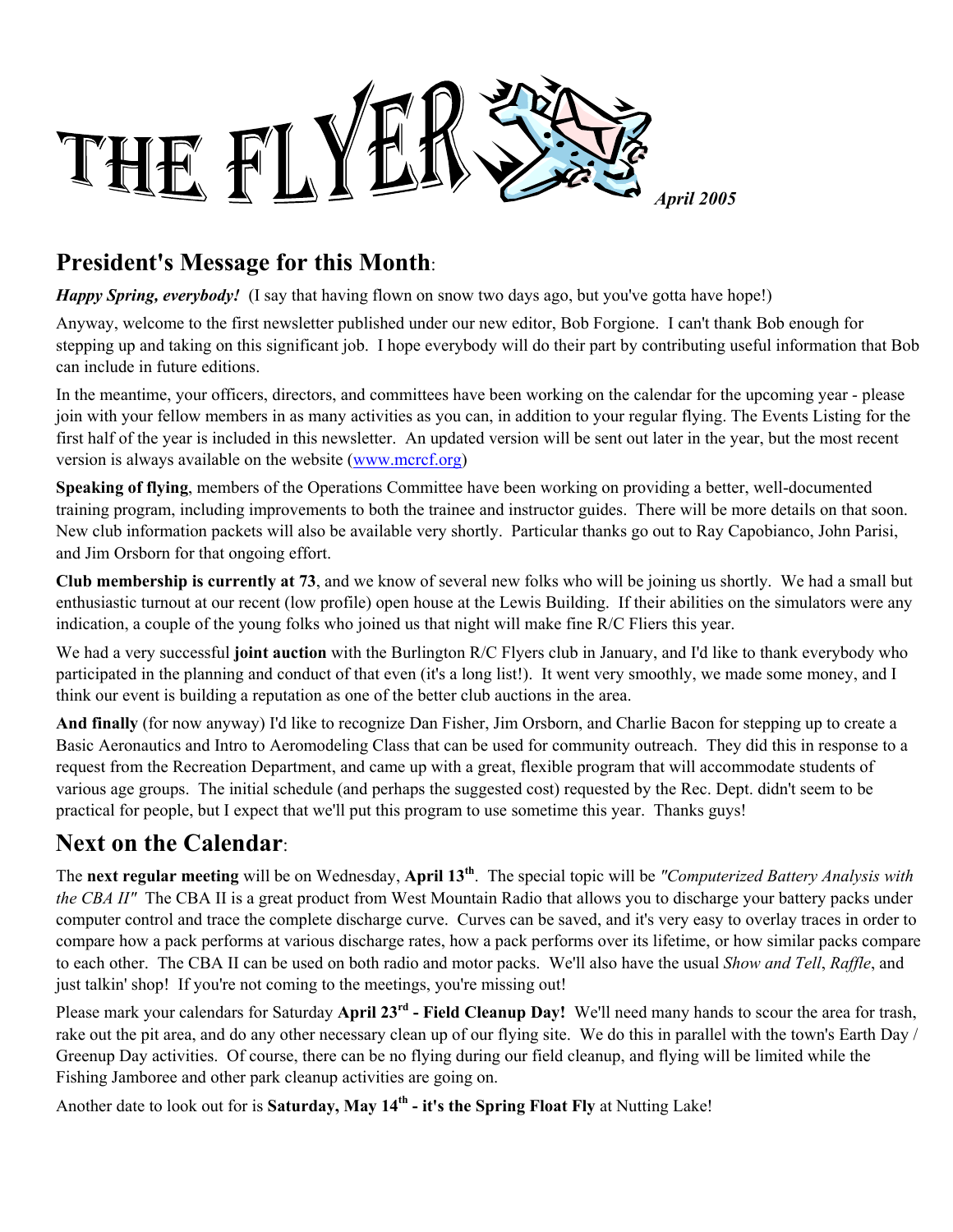# **The Empty Hangar**:

Many of you are already aware of this, but we recently lost our friend and fellow member **Joseph V. "Joe" Micalizzi**. Joe suffered a severe stroke earlier this year, and never recovered. Joe was a past-president of the club, and a fixture at our meetings and activities for many years. Our thoughts go out to his wife and family at this difficult time. Contributions in Joe's memory can be made to: The National Aphasia Association, 7 Dey St., Suite 600, New York, NY 10007

# **Club Elections**:

It seems like so long ago, but elections were held at the Annual Meeting in January. The current list of the club's officers and directors is printed elsewhere in this newsletter, along with contact information. Congratulations to John Parisi, who moved into the Vice President slot, and to Charlie "Chaz" Bacon, our newest Director.

Many thanks to former Vice President Gary Christiansen for his years of service as an officer of the club.

| Date    | <b>Event</b>                                                |
|---------|-------------------------------------------------------------|
| 1/12/05 | <b>Annual Meeting - Elections</b>                           |
| 1/30/05 | Auction (joint with Burlington R/C Flyers)                  |
| 2/9/05  | Regular Meeting (Special Topic: Covering - Part II with Bob |
|         | Doucette)                                                   |
| 3/2/05  | Open House at Lewis Building                                |
| 3/9/05  | Regular Meeting (Special Topic: Crash Videos)               |
| 3/23/05 | Board of Directors Meeting - 7:30 pm - Lewis Building       |
| 4/13/05 | <b>Regular Meeting (Special Topic: Computerized Battery</b> |
|         | <b>Analysis with the CBA II)</b>                            |
| 4/23/05 | Spring Cleanup Day at the Field - 9:00 a.m. until done      |
| 4/27/05 | Board of Directors Meeting - 7:30 pm - Lewis Building       |
| 5/11/05 | <b>Regular Meeting</b>                                      |
| 5/14/05 | <b>Spring Float Fly - Nutting Lake (rain date 5/15)</b>     |
| 5/25/05 | Board of Directors Meeting - 7:30 pm - Lewis Building       |
| 6/8/05  | <b>Regular Meeting</b>                                      |
| 6/12/05 | <b>Construction Derby - at the Field</b>                    |
| 7/13/05 | <b>Meeting and Cookout - at the Field (time tbd)</b>        |

## **SCHEDULED EVENTS**

### **UN-SCHEDULED EVENTS** (care to volunteer?)

| Date     | Event                                    |
|----------|------------------------------------------|
| xx/xx/xx | <b>Public Open House - at the Field?</b> |
| xx/xx/xx | <b>Fun Fly</b>                           |

### **VIETNAM VETERANS PARK ACTIVITY**

| Date             | Event                                                          |
|------------------|----------------------------------------------------------------|
| <b>April</b>     | <b>Spring Soccer Begins</b>                                    |
| 4/3/05           | <b>Horse Show</b>                                              |
| 4/23/05          | <b>Earth Day Cleanup</b>                                       |
| 4/23/05          | <b>Annual Dan Powers Fishing Jamboree</b>                      |
| $5/12 - 5/16/05$ | Vietnam Veterans Moving Wall (on display in upper park - no    |
|                  | flying in the park $5/11 - 5/16$ )                             |
| 5/15/05          | Dedication of Veterans Memorial Bridge (the bridge over Rte. 3 |
|                  | at Treble Cove Rd.)                                            |
| 5/22/05          | <b>Horse Show</b>                                              |
| 6/12/05          | <b>Horse Show</b>                                              |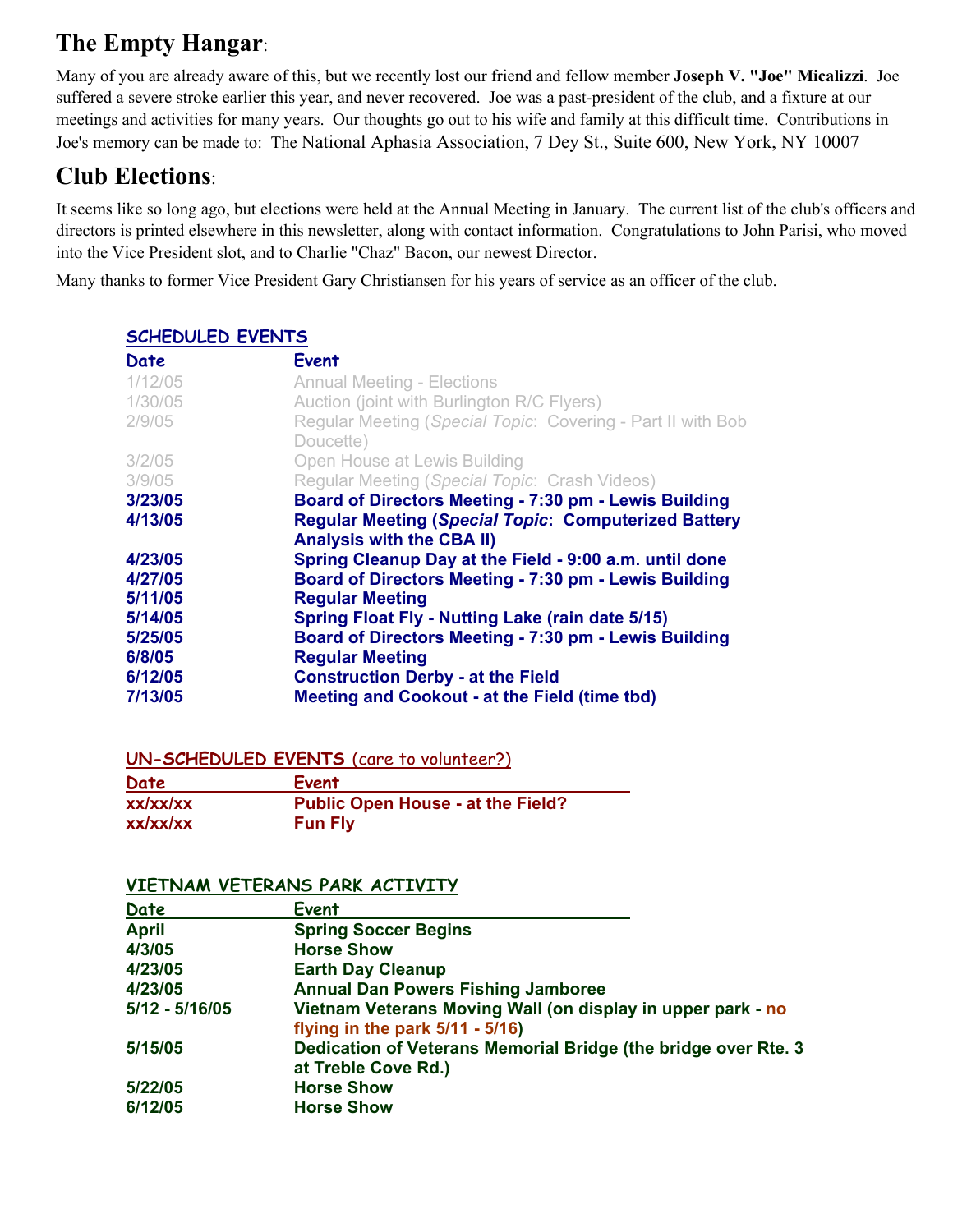

The following is an article contributed by Dave Varrell on canopy installation. I have had this problem before and those of you who are building for the spring may find it useful. I will be happy to add your tips to the newsletter. Bob